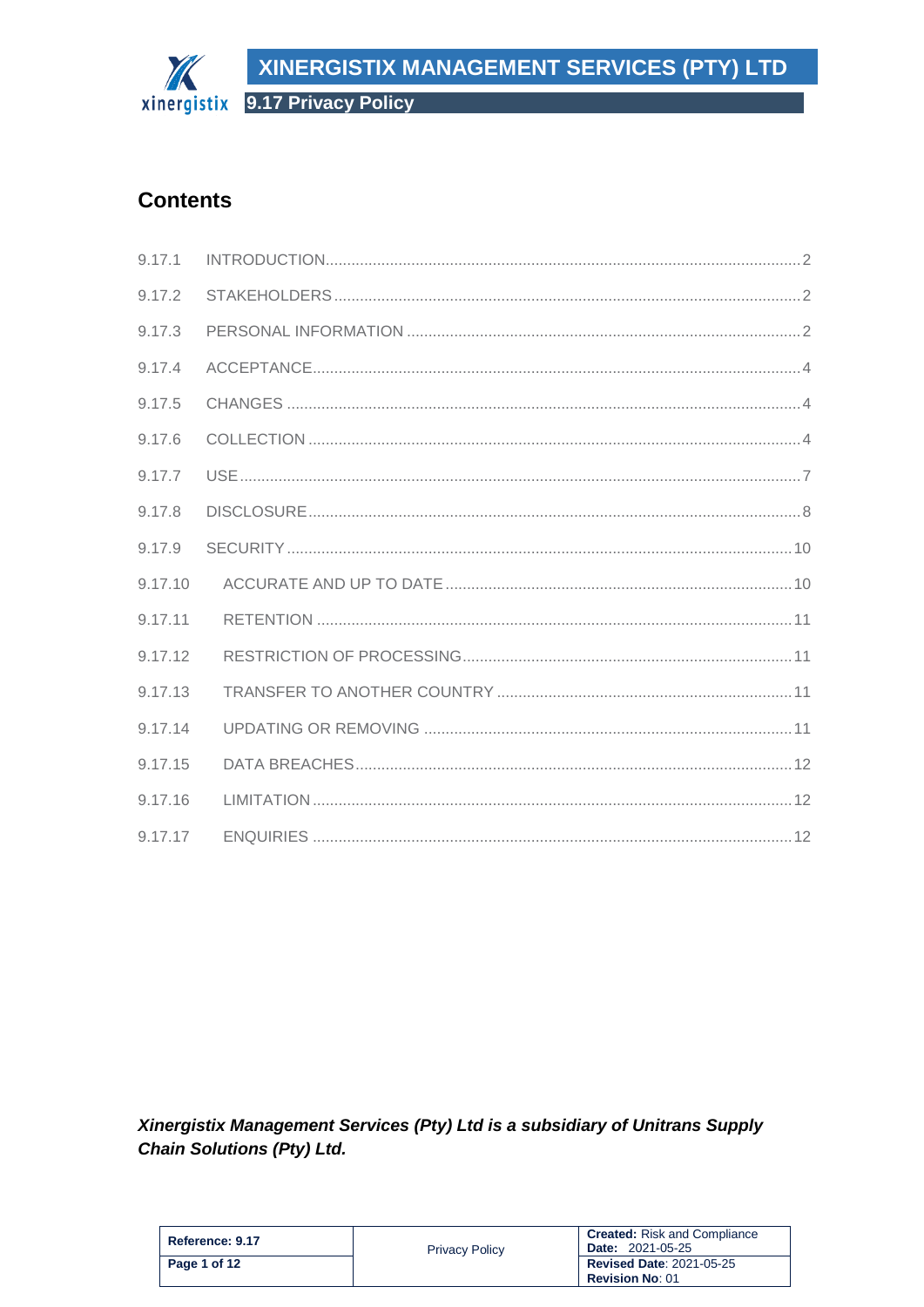

**We respect your privacy. Callouts like this are a summary of our privacy policy and contain the most important and relevant points for you. Please read the full privacy policy because it applies to you.**

# <span id="page-1-0"></span>**9.17.1 INTRODUCTION**

Welcome to the Xinergistix Management Services (Pty) Ltd, privacy policy. This action plan details our commitment to protecting your privacy. We respect your privacy and take the protection of personal information very seriously. The purpose of this policy is to describe the way that we collect, store, use, and protect information that can be associated with you or another specific natural or juristic person which in turn could be used to identify you and that person (personal information).

**The purpose of this policy is to describe the way we handle your personal information.**

## <span id="page-1-1"></span>**9.17.2 STAKEHOLDERS**

This policy applies to you if you are:

- A visitor to our website; or
- A customer who has ordered the goods or services that we provide.

**The policy applies to you under certain circumstances.**

#### <span id="page-1-2"></span>**9.17.3 PERSONAL INFORMATION**

Personal information includes:

- Certain information that we collect automatically when you visit our website; and
- Optional information that you provide to us voluntarily; but excludes:
- Information that has been made anonymous so that it does not identify a specific person;
- Permanently de-identified information that does not relate or cannot be traced back to you specifically;
- Non-personal statistical information collected and compiled by us; and
- Information that you have provided voluntarily in an open, public

| Reference: 9.17 | <b>Privacy Policy</b> | <b>Created:</b> Risk and Compliance<br><b>Date: 2021-05-25</b> |
|-----------------|-----------------------|----------------------------------------------------------------|
| Page 2 of 12    |                       | <b>Revised Date: 2021-05-25</b><br><b>Revision No: 01</b>      |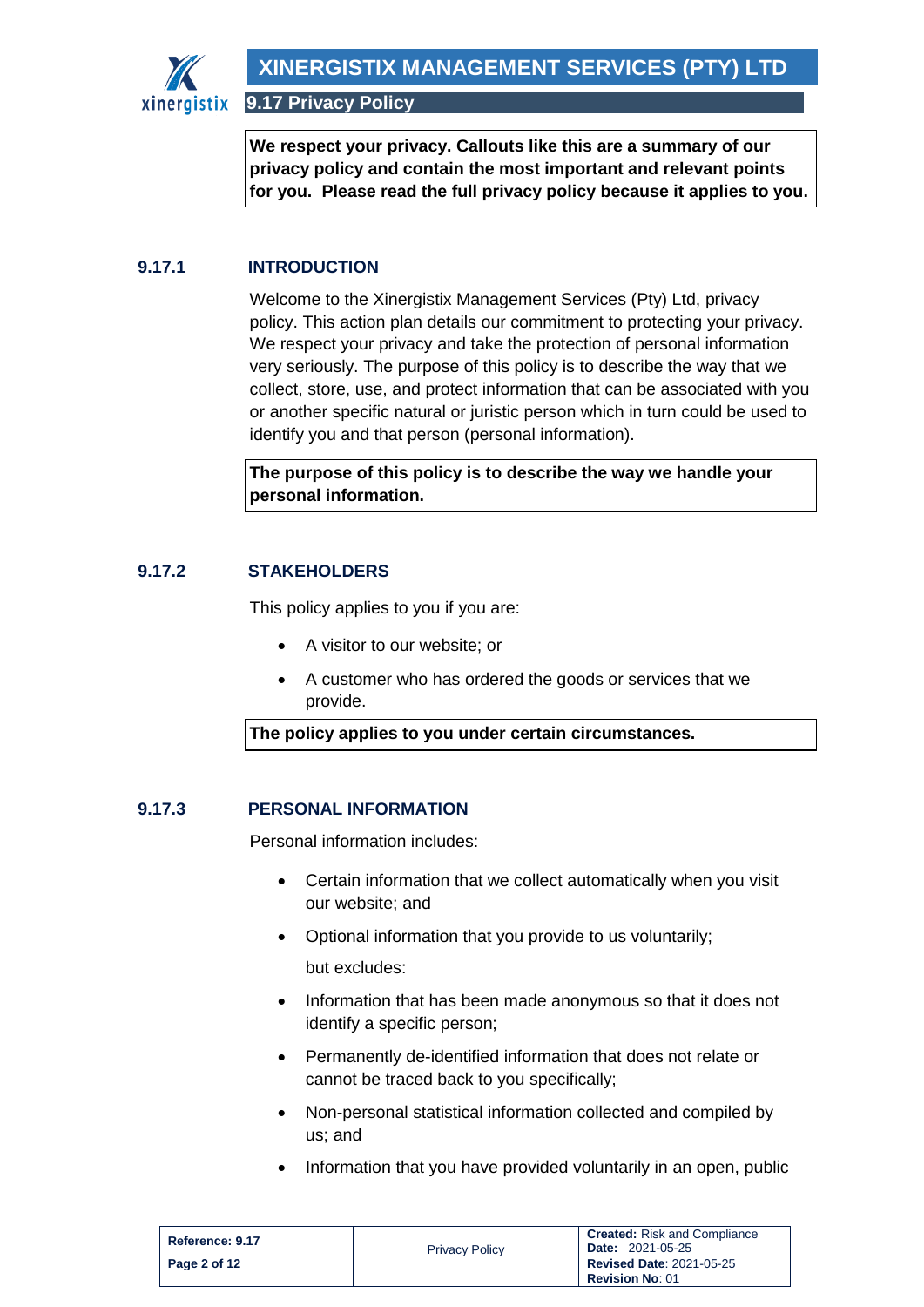environment or forum including any blog, chat room, community, classifieds, or discussion board (because the information has been disclosed in a public forum, it is no longer confidential and does not constitute personal information subject to protection under this policy).

**Personal information includes information we collect (i) automatically when you visit our website and (ii) from you voluntarily. It excludes (i) anonymous, (ii) de-identified, (iii) nonpersonal statistical, and (iv) public information.**

## **Common examples**

Common examples of the types of personal information which we may collect and process include your:

- Identifying information such as your name, date of birth, or identification number of any kind;
- Contact information such as your phone number or email address;
- Address information such as your physical or postal address; or
- Demographic information such as your gender or marital status.

## **Sensitive personal information**

Depending on the goods or services that you require, we may also collect sensitive personal information including your:

- Financial information such as your bank account details;
- Sensitive demographic information such as your race or ethnicity;
- Medical information such as information about your physical or mental health;
- Sexual information such as your sexual orientation;
- Criminal information such as information about your commission or alleged commission of any offence or about any related legal proceedings;
- Employment information including your membership of a trade union; and
- Beliefs including your political or religious beliefs.

| Reference: 9.17 | <b>Privacy Policy</b> | <b>Created:</b> Risk and Compliance<br><b>Date: 2021-05-25</b> |
|-----------------|-----------------------|----------------------------------------------------------------|
| Page 3 of 12    |                       | <b>Revised Date: 2021-05-25</b><br><b>Revision No: 01</b>      |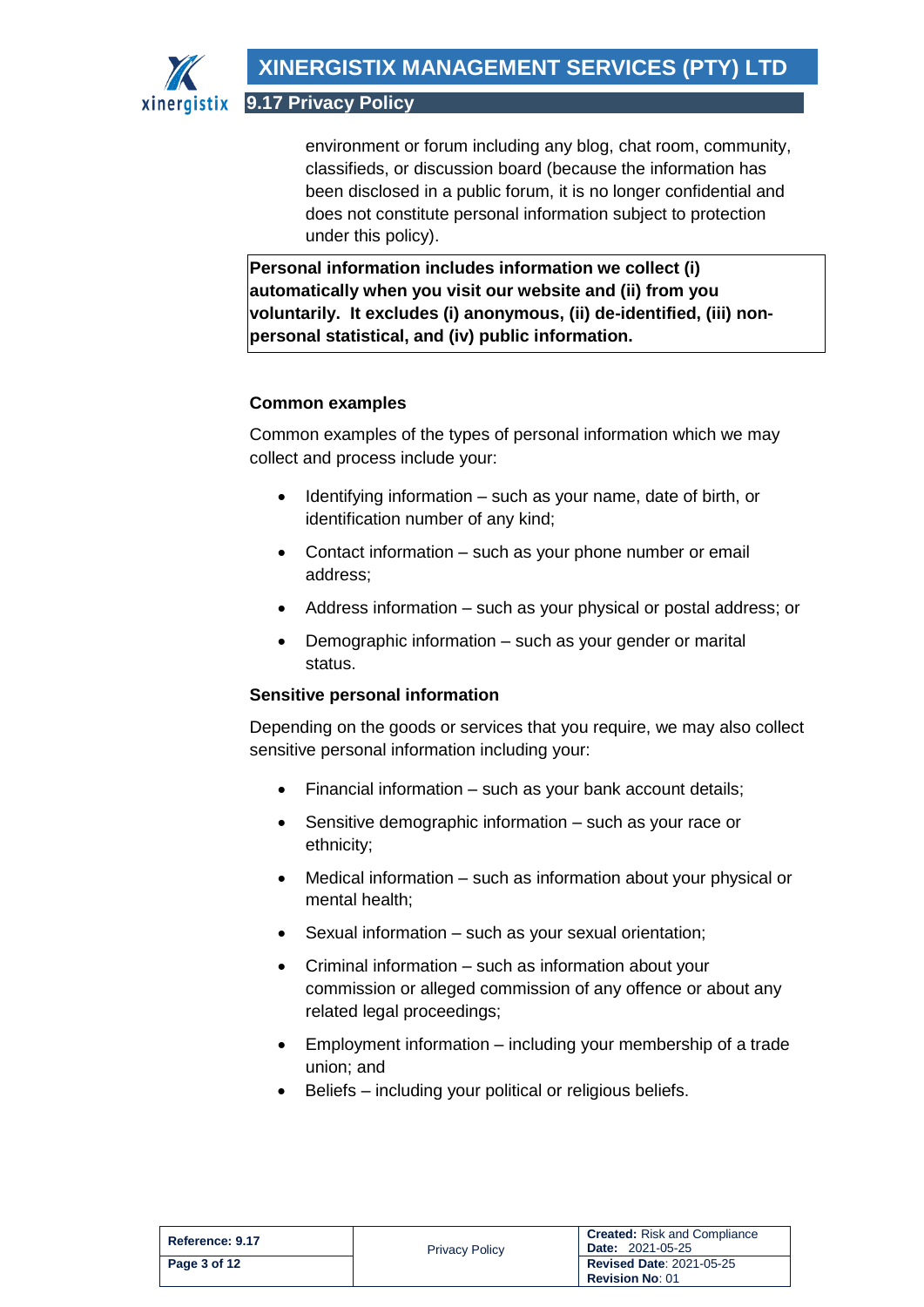

## <span id="page-3-0"></span>**9.17.4 ACCEPTANCE**

#### **Acceptance required**

You must accept all the terms of this policy when you order any of our goods, register for, or use the website or any of our services. If you do not agree with anything in this policy, then you may not order any of our goods, register for, or use the website or any of our services.

#### **Legal capacity**

You may not access our website or order our goods or services if you are younger than 18 years old or do not have legal capacity to conclude legally binding contracts.

#### **Deemed acceptance**

By accepting this policy, you are deemed to have read, understood, accepted, and agreed to be bound by all of its terms.

#### **Your obligations**

You may only send us your own personal information or the information of another data subject where you have their permission to do so.

## <span id="page-3-1"></span>**9.17.5 CHANGES**

We may change the terms of this policy at any time. We will notify you of any changes by placing a notice in a prominent place on the website, or by sending you an email detailing the changes that we have made and indicating the date that they were last updated. If you do not agree with the changes, then you must stop using the website and our goods and services. If you continue to use the website or our goods or services following notification of a change to the terms, the changed terms will apply to you and you will be deemed to have accepted those updated terms.

#### <span id="page-3-2"></span>**9.17.6 COLLECTION**

#### **On registration**

Once you register on our website or application, you will no longer be anonymous to us. You will provide us with certain personal information.

This personal information will include:

- Your name and surname;
- Your email address:
- Your telephone number;

| Reference: 9.17 | <b>Privacy Policy</b> | <b>Created:</b> Risk and Compliance<br><b>Date: 2021-05-25</b> |
|-----------------|-----------------------|----------------------------------------------------------------|
| Page 4 of 12    |                       | <b>Revised Date: 2021-05-25</b><br><b>Revision No: 01</b>      |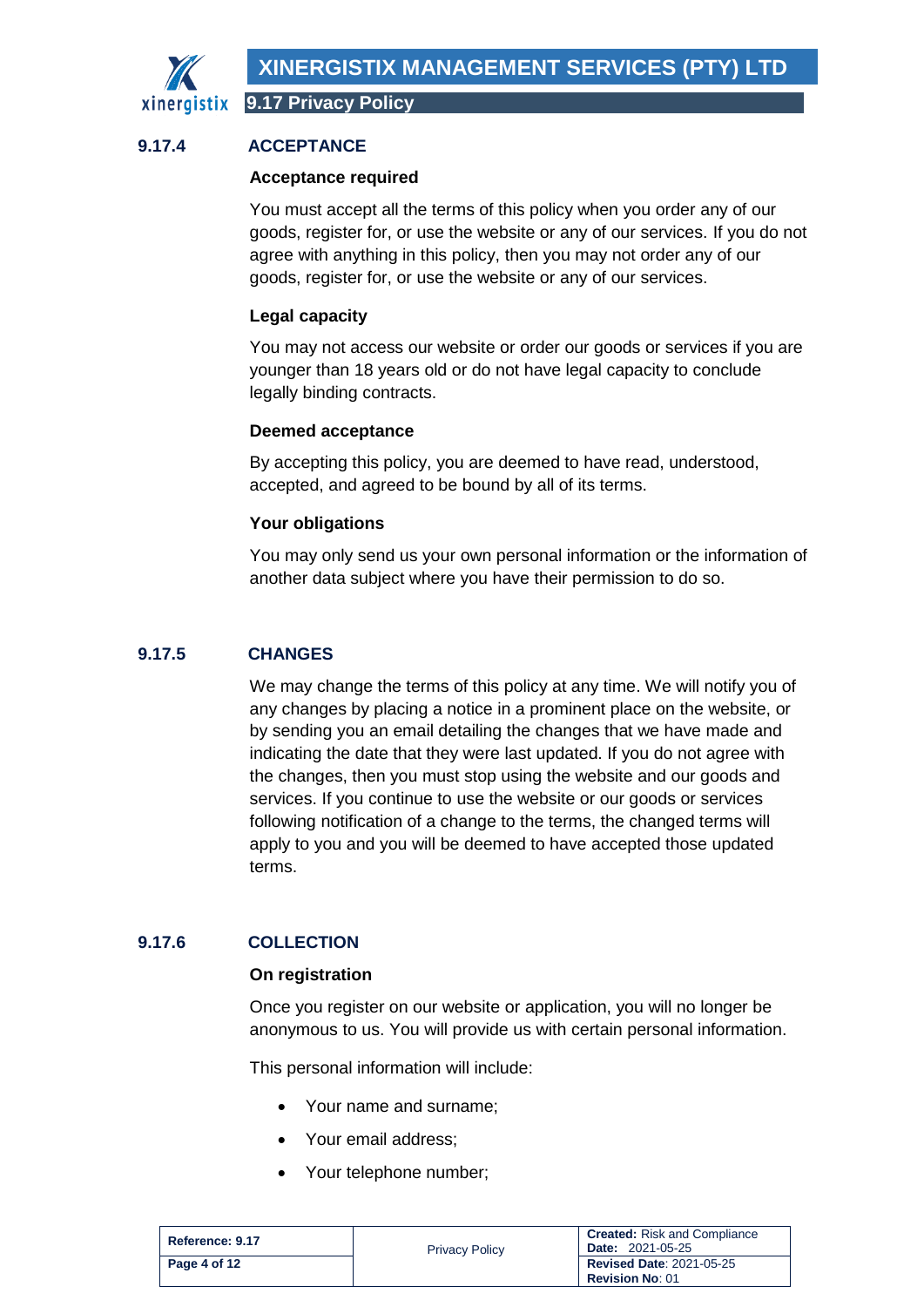

• Your company name, company registration number, and VAT number;

- Your postal address or street address; and
- Your username and password.

We will use this personal information to fulfil your account, provide additional services and information to you as we reasonably think appropriate, and for any other purposes set out in this policy.

**We collect certain information on registration, when you register on our website or application.**

## **On order**

When you order any goods or services from us, you will be asked to provide us with additional information on a voluntary basis (goods information or services information).

**We collect certain information when you order any goods from us or make use of our services, necessary to provide the goods or services o to you.**

## **From browser**

We automatically receive and record Internet usage information on our server logs from your browser, such as your Internet Protocol address (IP address), browsing habits, click patterns, version of software installed, system type, screen resolutions, colour capabilities, plug-ins, language settings, cookie preferences, search engine keywords, JavaScript enablement, the content and pages that you access on the website, and the dates and times that you visit the website, paths taken, and time spent on sites and pages within the website (usage information). Please note that other websites visited before entering our website might place personal information within your URL during a visit to it, and we have no control over such websites. Accordingly, a subsequent website that collects URL information may log some personal information.

**We collect certain information from your web browser, including your internet usage information when you visit our website.**

## **Cookies**

We do not actively trigger cookies on our websites, other than it pertains to the mentioned browser data collection and third-party cookies referred to in this document; or where information has been voluntarily submitted.

| Reference: 9.17 | <b>Privacy Policy</b> | <b>Created:</b> Risk and Compliance<br><b>Date: 2021-05-25</b> |
|-----------------|-----------------------|----------------------------------------------------------------|
| Page 5 of 12    |                       | <b>Revised Date: 2021-05-25</b><br><b>Revision No: 01</b>      |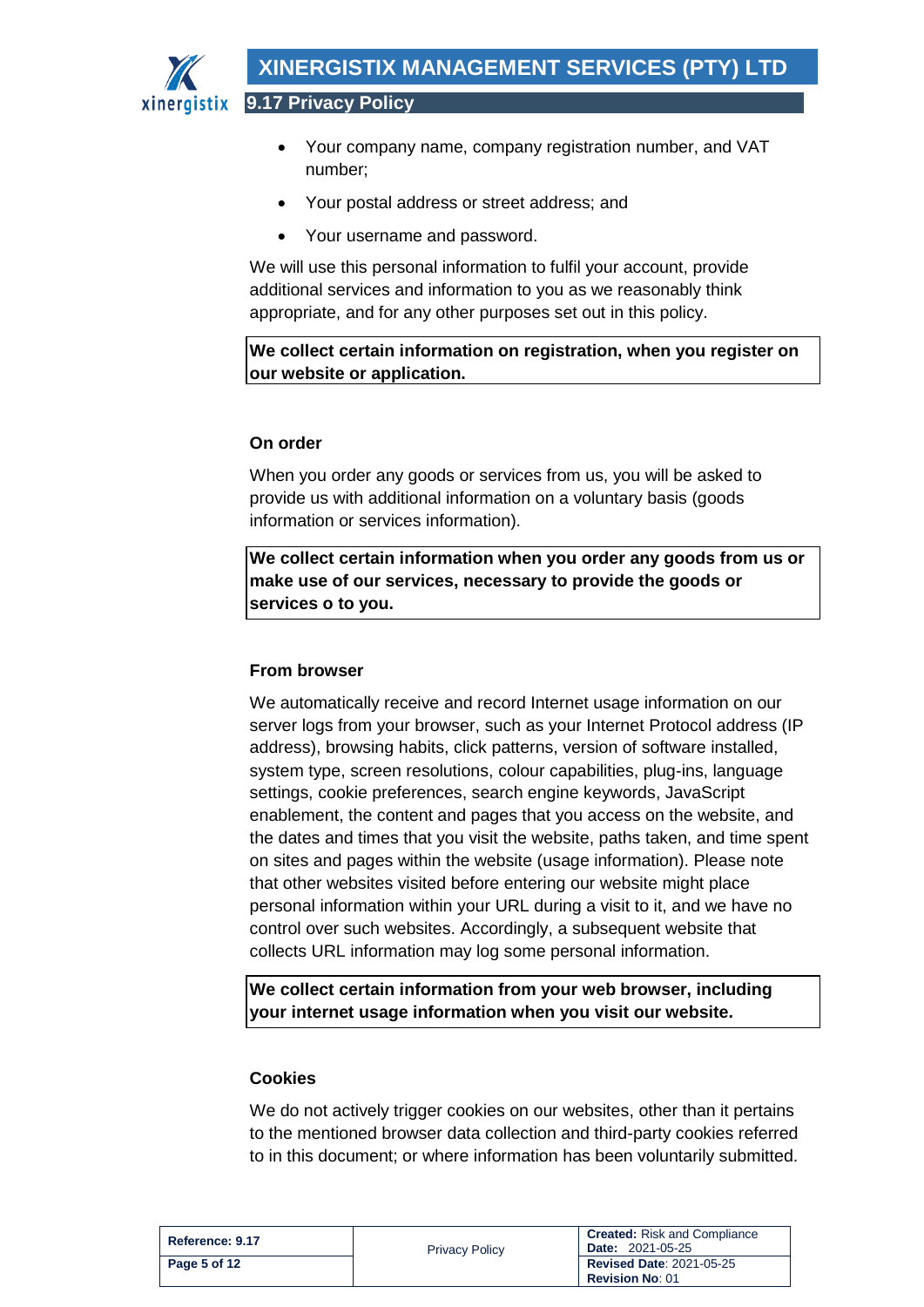

**9.17 Privacy Policy**

## **Third-party cookies**

Some of our business partners use their own cookies or widgets on our website. We have no access to or control over them. Information collected by any of those cookies or widgets is governed by the privacy policy of the company that created it, and not by us.

## **Web beacons**

Our website may contain electronic image requests (called a single-pixel gif or web beacon request) that allow us to count page views and to access cookies. Any electronic image viewed as part of a web page (including an ad banner) can act as a web beacon. We use this information collected off our site and share it with our advertising platforms to carry out marketing initiatives. All the information that we share is encrypted and we make sure that our third-party service providers comply with relevant data protection laws. We may provide this information including identifiers that allow our advertising platforms to deliver targeted online advertising on social media and websites.

**We collect certain information from web beacons on our website to compile anonymous information about our website.**

# **Optional details**

You may also provide additional information to us on a voluntary basis (optional information). This includes content or products that you decide to upload or download from our website or when you enter competitions, take advantage or promotions, respond to surveys, order certain additional goods or services, or otherwise use the optional features and functionality of our website.

**We collect certain optional information, that you provide when you upload or download content from our website or when you enter competitions, take advantage of promotions, respond to surveys or register and subscribe for certain additional services.**

## **Recording calls**

We may monitor and record any telephone calls that you make to us, unless you specifically request us not to.

## **Purpose for collection**

We may use or process any goods information, services information, or optional information that you provide to us for the purposes that you indicated when you agreed to provide it to us. Processing includes gathering your personal information, disclosing it, and combining it with

| Reference: 9.17 | <b>Privacy Policy</b> | <b>Created:</b> Risk and Compliance<br><b>Date: 2021-05-25</b> |
|-----------------|-----------------------|----------------------------------------------------------------|
| Page 6 of 12    |                       | <b>Revised Date: 2021-05-25</b><br><b>Revision No: 01</b>      |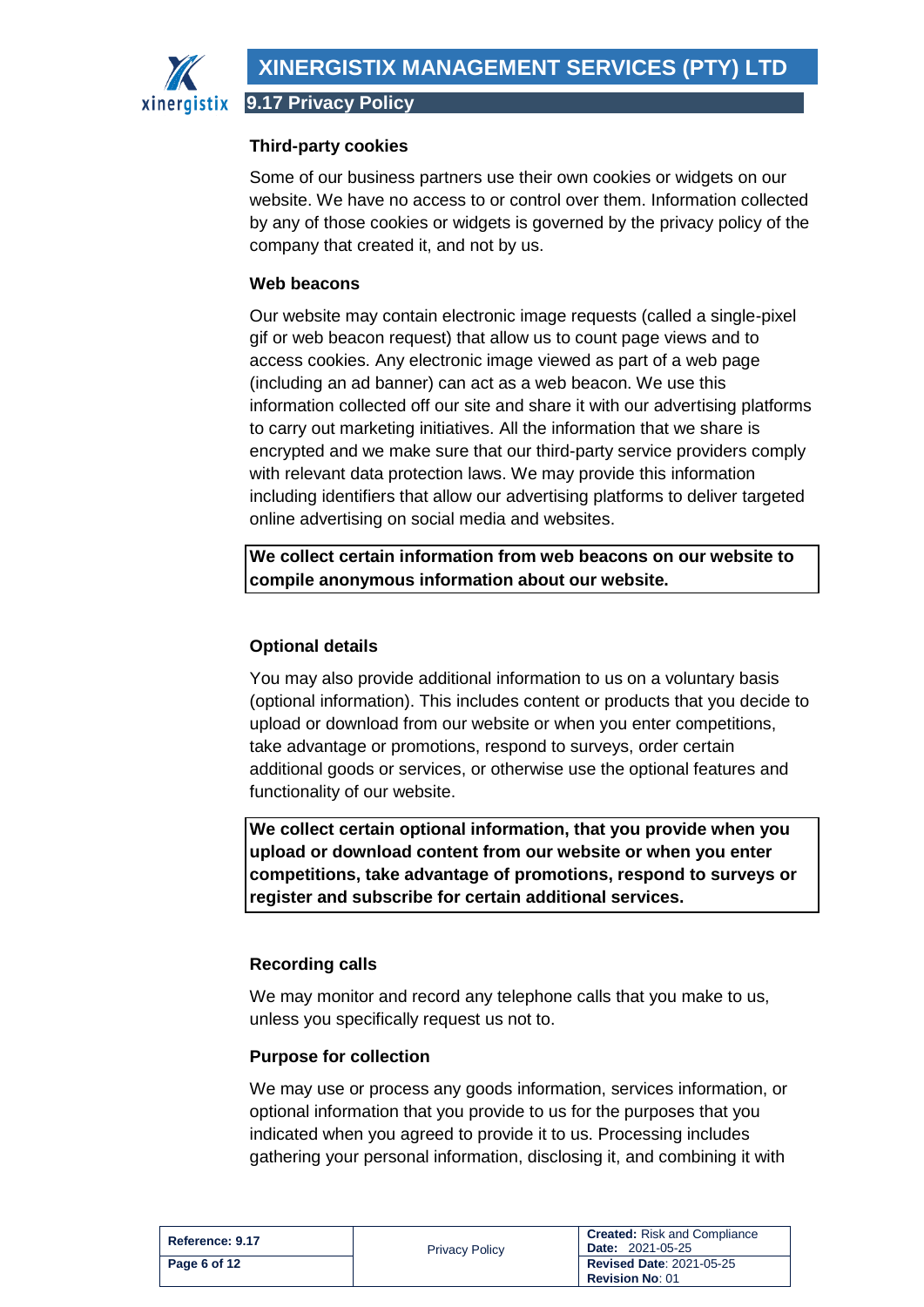

other personal information. We generally collect and process your personal information for various purposes, including:

- Goods purposes such as collecting orders for, supplying, and supporting our goods;
- Services purposes such as providing our services;
- Marketing purposes such as pursuing lawful related marketing activities;
- Business purposes such as internal audit, accounting, business planning, and joint ventures, disposals of business, or other proposed and actual transactions; and
- Legal purposes such as handling claims, complying with regulations, or pursuing good governance.

We may use your usage information for the purposes described above and to:

- Remember your information so that you will not have to re-enter it during your visit or the next time you access the website;
- Monitor website usage metrics such as total number of visitors and pages accessed; and
- Track your entries, submissions, and status in any promotions or other activities in connection with your usage of the website.

**We may use any of your personal information that you provide to us for the purpose that you indicated when you agreed to provide it to us.**

## **Consent to collection**

We will obtain your consent to collect personal information:

- In accordance with applicable law; and
- When you provide us with any optional information.

**We will get your consent to collect your personal information in accordance with the applicable law when you provide us with it.** 

#### <span id="page-6-0"></span>**9.17.7 USE**

#### **Our obligations**

We may use your personal information to fulfil our obligations to you.

| Reference: 9.17 | <b>Privacy Policy</b> | <b>Created:</b> Risk and Compliance<br><b>Date: 2021-05-25</b> |
|-----------------|-----------------------|----------------------------------------------------------------|
| Page 7 of 12    |                       | <b>Revised Date: 2021-05-25</b><br><b>Revision No: 01</b>      |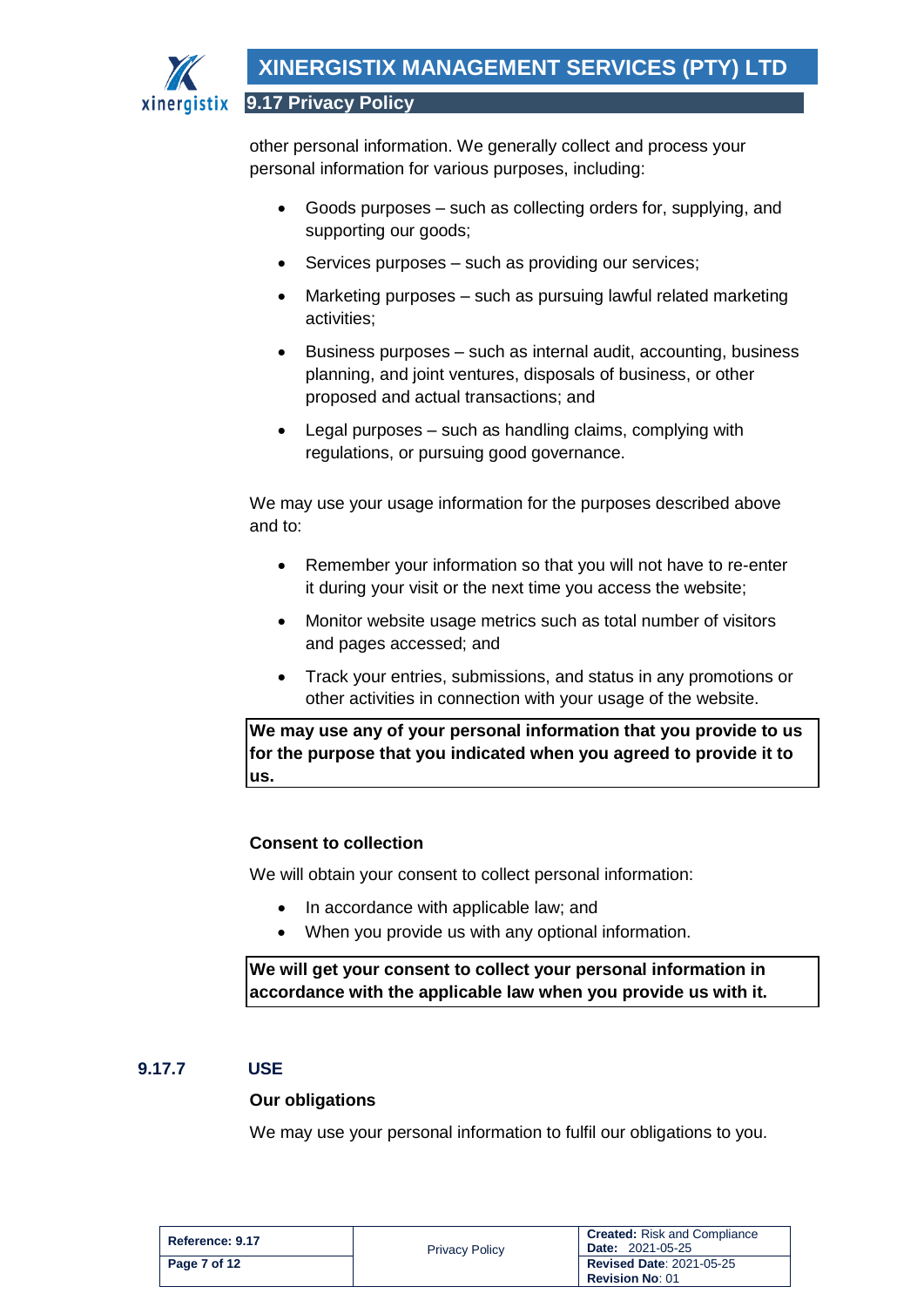

#### **Messages and updates**

We may send administrative messages and email updates to you about the website. In some cases, we may also send you primarily promotional messages. You can choose to opt-out of promotional messages.

**We may use your information to send you administrative messages and email updates to you regarding the website and for marketing purposes where lawful.**

#### **Targeted content**

While you are logged into the website, we may display targeted adverts and other relevant information based on your personal information. In a completely automated process, computers process the personal information and match it to adverts or related information. We never share personal information with any advertiser, unless you specifically provide us with your consent to do so. Advertisers receive a record of the total number of impressions and clicks for each advert. They do not receive any personal information. If you click on an advert, we may send a referring URL to the advertiser's website identifying that a customer is visiting from the website. We do not send personal information to advertisers with the referring URL. Once you are on the advertiser's website however, the advertiser is able to collect your personal information.

**We may use your information for targeted content in certain, specified instances.**

## <span id="page-7-0"></span>**9.17.8 DISCLOSURE**

#### **Sharing**

We may share your personal information with:

- Other divisions or companies within the group of companies to which we belong so as to provide joint content and services like registration, for transactions and customer support, to help detect and prevent potentially illegal acts and violations of our policies, and to guide decisions about our products, services, and communications (they will only use this information to send you marketing communications if you have requested their goods or services);
- An affiliate, in which case we will seek to require the affiliates to honor this privacy policy;
- Our goods suppliers or service providers under contract who help supply certain goods or help with parts of our business

| Reference: 9.17 | <b>Privacy Policy</b> | <b>Created:</b> Risk and Compliance<br><b>Date: 2021-05-25</b> |
|-----------------|-----------------------|----------------------------------------------------------------|
| Page 8 of 12    |                       | <b>Revised Date: 2021-05-25</b><br><b>Revision No: 01</b>      |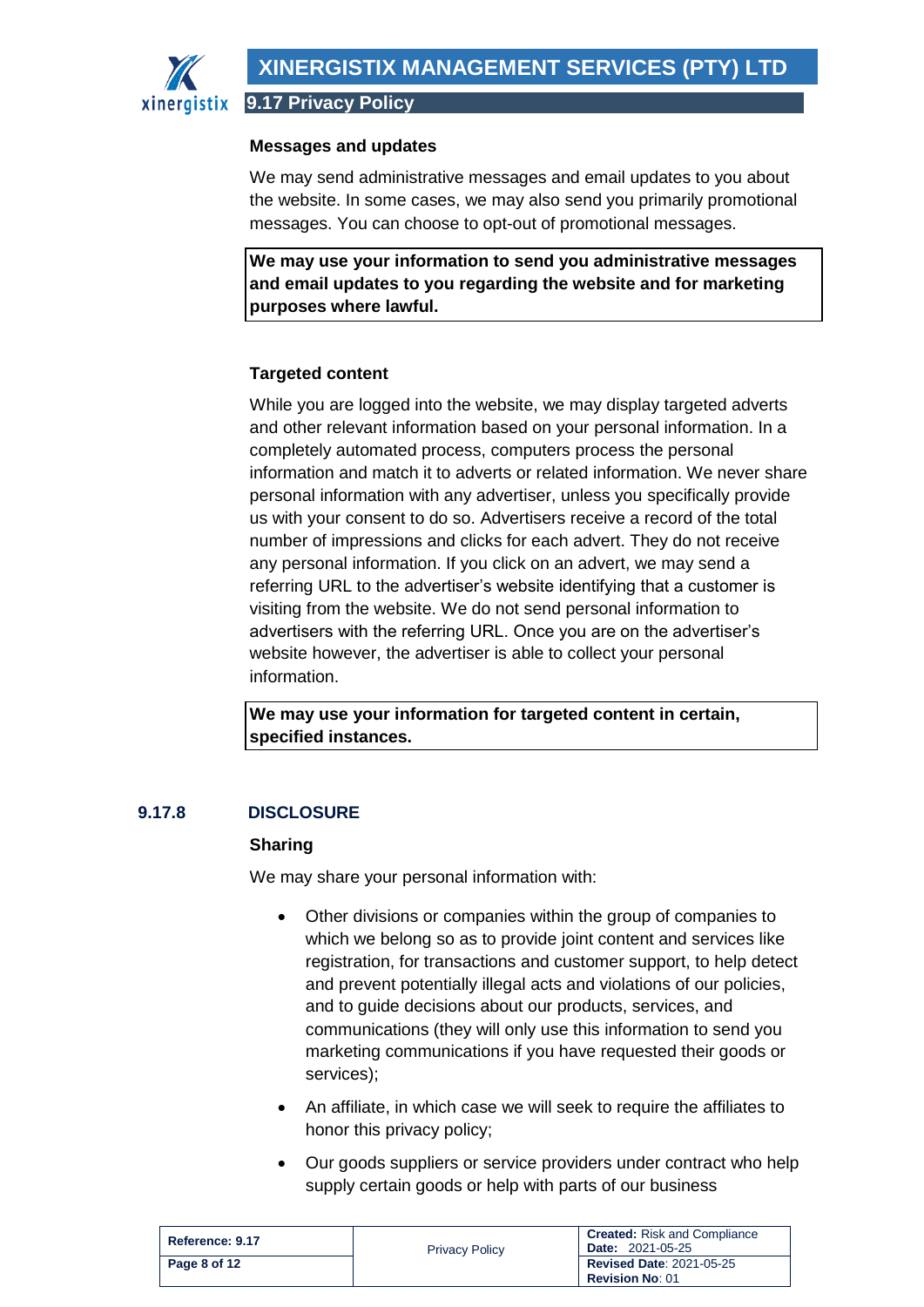

operations, including fraud prevention, bill collection, marketing, technology services (our contracts dictate that these goods suppliers or service providers only use your information in connection with the goods they supply or services they perform for us and not for their own benefit);

- Credit bureaus to report account information, as permitted by law;
- Banking partners as required by credit card association rules for inclusion on their list of terminated merchants (in the event that you utilise the services to receive payments and you meet their criteria); and
- Other third parties who provide us with relevant services where appropriate.

**We may share your personal information with third parties for the purpose of fulfilling our obligations to you among other purposes.**

## **Regulators**

We may disclose your personal information as required by law or governmental audit.

#### **Law enforcement**

We may disclose personal information if required:

- By a subpoena or court order;
- To comply with any law;
- To protect the safety of any individual or the general public; and
- To prevent violation of our customer relationship terms.

**We may disclose personal information to third parties if required for legal reasons.**

#### **No selling**

We will not sell personal information. No personal information will be disclosed to anyone except as provided in this privacy policy.

#### **Marketing purposes**

We may disclose aggregate statistics (information about the customer population in general terms) about the personal information to advertisers or business partners.

| Reference: 9.17 | <b>Privacy Policy</b> | <b>Created:</b> Risk and Compliance<br><b>Date: 2021-05-25</b> |
|-----------------|-----------------------|----------------------------------------------------------------|
| Page 9 of 12    |                       | <b>Revised Date: 2021-05-25</b><br><b>Revision No: 01</b>      |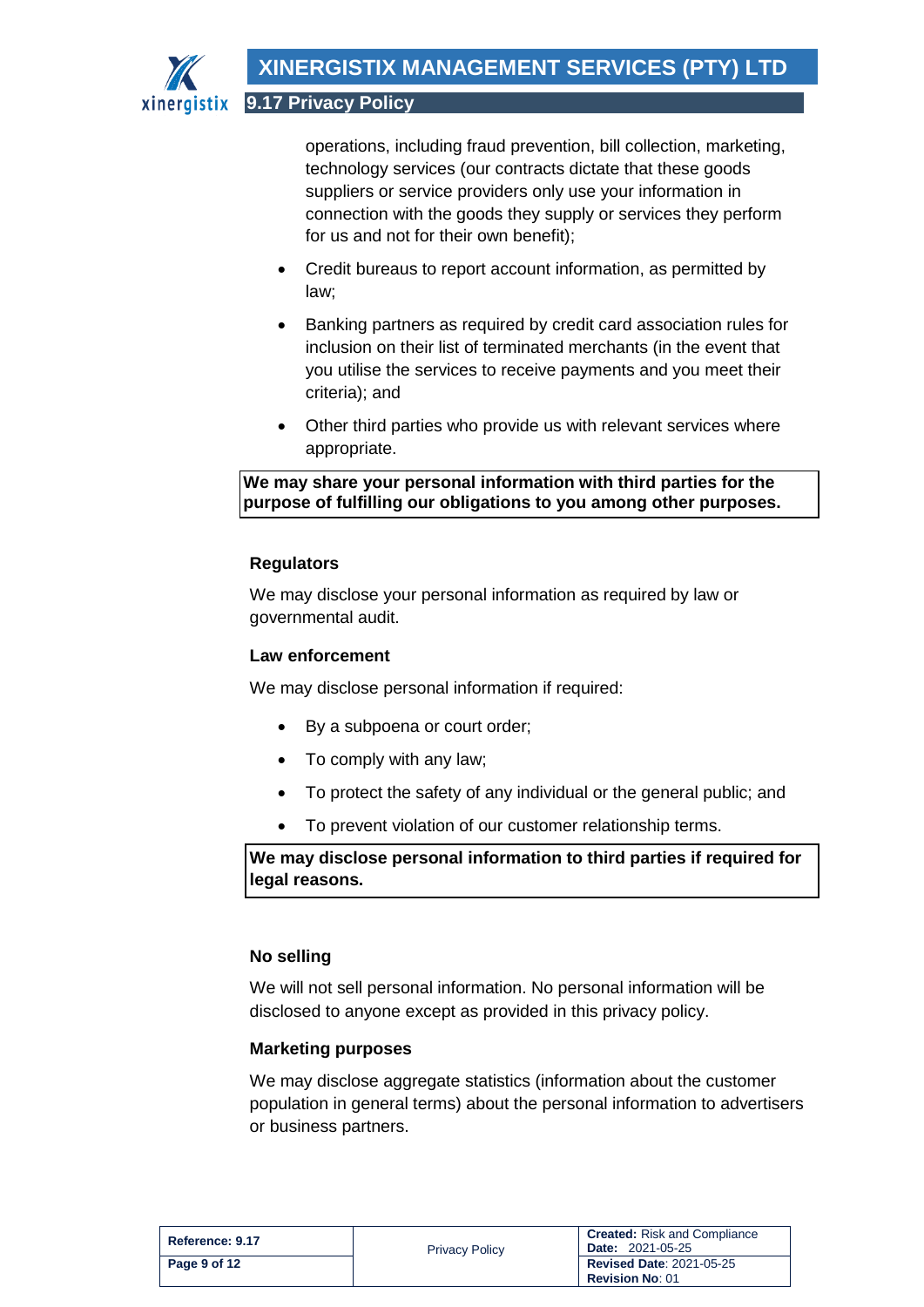

**9.17 Privacy Policy**

#### **Employees**

We may need to disclose personal information to our employees that require the personal information to do their jobs. These include our responsible management, human resources, accounting, audit, compliance, information technology, or other personnel.

#### **Change of ownership**

If we undergo a change in ownership, or a merger with, acquisition by, or sale of assets to, another entity, we may assign our rights to the personal information we process to a successor, purchaser, or separate entity. We will disclose the transfer on the website. If you are concerned about your personal information migrating to a new owner, you may request us to delete your personal information.

# <span id="page-9-0"></span>**9.17.9 SECURITY**

We take the security of personal information very seriously and always do our best to comply with applicable data protection laws. Our hosting company will host our website in a secure server environment that uses a firewall and other advanced security measures to prevent interference or access from outside intruders. We authorise access to personal information only for those employees who require it to fulfil their job responsibilities. We implement disaster recover procedures where appropriate.

**Our website is hosted on a secure server and uses security measures to prevent interference by intruders.**

## <span id="page-9-1"></span>**9.17.10 ACCURATE AND UP TO DATE**

We will try to keep the personal information we collect as accurate, complete and up to date as is necessary for the purposes defined in this policy. From time to time we may request you to update your personal information on the website. You are able to review or update any personal information that we hold on you by accessing your account online, emailing us, or phoning us. Please note that in order to better protect you and safeguard your personal information, we take steps to verify your identity before granting you access to your account or making any corrections to your personal information.

**Please keep your personal information accurate and up to date by accessing your account, emailing us, or by phoning us.**

| Reference: 9.17 | <b>Privacy Policy</b> | <b>Created: Risk and Compliance</b><br><b>Date: 2021-05-25</b> |
|-----------------|-----------------------|----------------------------------------------------------------|
| Page 10 of 12   |                       | <b>Revised Date: 2021-05-25</b><br><b>Revision No: 01</b>      |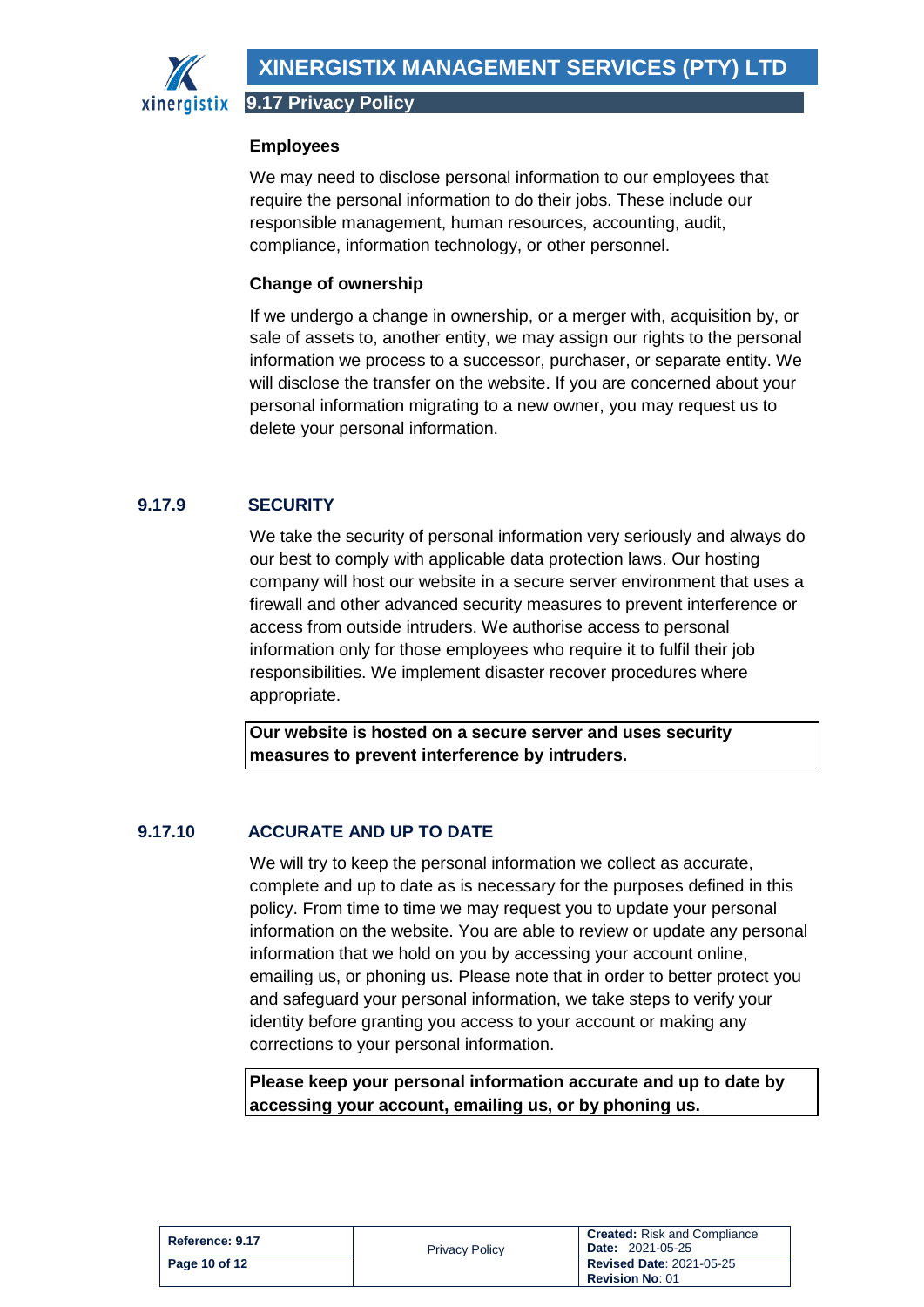

#### <span id="page-10-0"></span>**9.17.11 RETENTION**

We will only retain your personal information for as long as it is necessary to fulfil the purposes explicitly set out in this policy, unless:

- Retention of the record is required or authorised by law; or
- You have consented to the retention of the record.

During the period of retention, we will continue to abide by our nondisclosure obligations and will not share or sell your personal information.

We may retain your personal information in physical or electronic records at our discretion.

**We will only retain your personal information for as long as is necessary.**

#### <span id="page-10-1"></span>**9.17.12 RESTRICTION OF PROCESSING**

You may request that we restrict the use of your personal information. When we restrict your personal information, we still have the right to store it but not use it.

#### <span id="page-10-2"></span>**9.17.13 TRANSFER TO ANOTHER COUNTRY**

We may transmit or transfer personal information outside of the country in which it was collected to a foreign country and process it in that country. Personal information may be stored on servers located outside the country in which it was collected in a foreign country whose laws protecting personal information may not be as stringent as the laws in the country in which it was collected. You consent to us processing your personal information in a foreign country whose laws regarding processing of personal information may be less stringent. We will endeavour in these circumstances to comply with data protection laws where the country receiving your personal information has less stringent data protection laws.

**We may transfer your personal information outside the country in which it was collected to a foreign country.**

#### <span id="page-10-3"></span>**9.17.14 UPDATING OR REMOVING**

You may choose to correct or update the personal information you have submitted to us, by clicking the relevant menu in any of the pages on our website or contacting us by phone or email.

| Reference: 9.17 | <b>Privacy Policy</b> | <b>Created:</b> Risk and Compliance<br><b>Date: 2021-05-25</b> |
|-----------------|-----------------------|----------------------------------------------------------------|
| Page 11 of 12   |                       | <b>Revised Date: 2021-05-25</b><br><b>Revision No: 01</b>      |